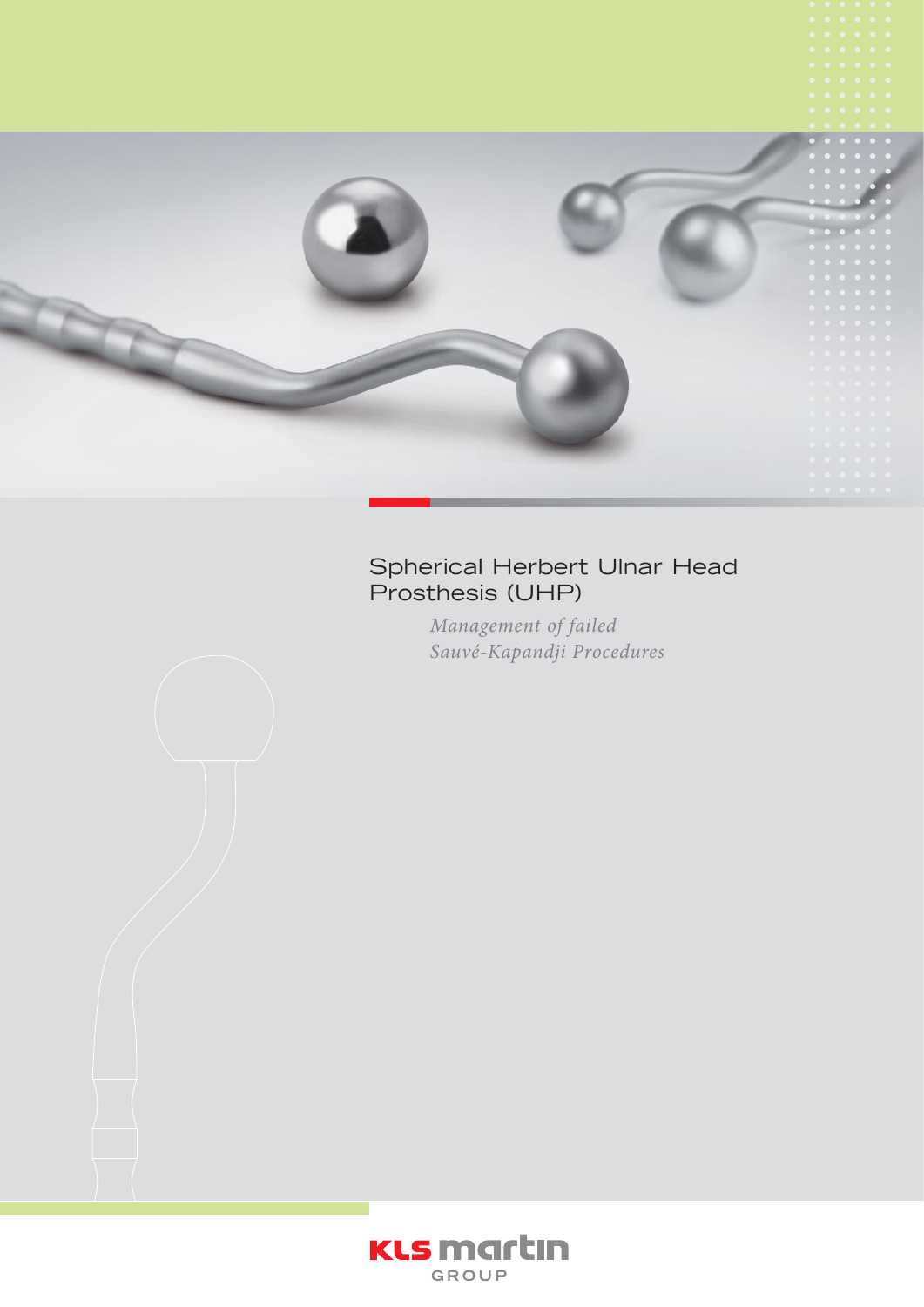*Our core competence is hand surgery, a field where we can offer you much more than just standard treatment solutions for, say, distal radial fractures. Many of our products are intended to help you to achieve outstanding results in difficult, non-everyday situations as well. Products such as our Ulnar Head Prosthesis (UHP) or the Flower Plate for mediocarpal partial arthrodesis (4-corner fusion) are excellent examples of this.* 

*Our objective is to simplify hand surgery interventions through intelligent system solutions, helping you to achieve the best possible results in the interest of the patient. Working in close cooperation with wellknown authors, we have translated new ideas into innovative products that are consistently being developed further in an ongoing process. The result is a wide range of high-quality systems that impress with their clever design along with easy and safe handling.* 

*And what's more, we have never lost sight of the economic perspective and service needs of our customers.*

*We consider ourselves as a true partner – to be relied upon for routine tasks and special challenges alike.*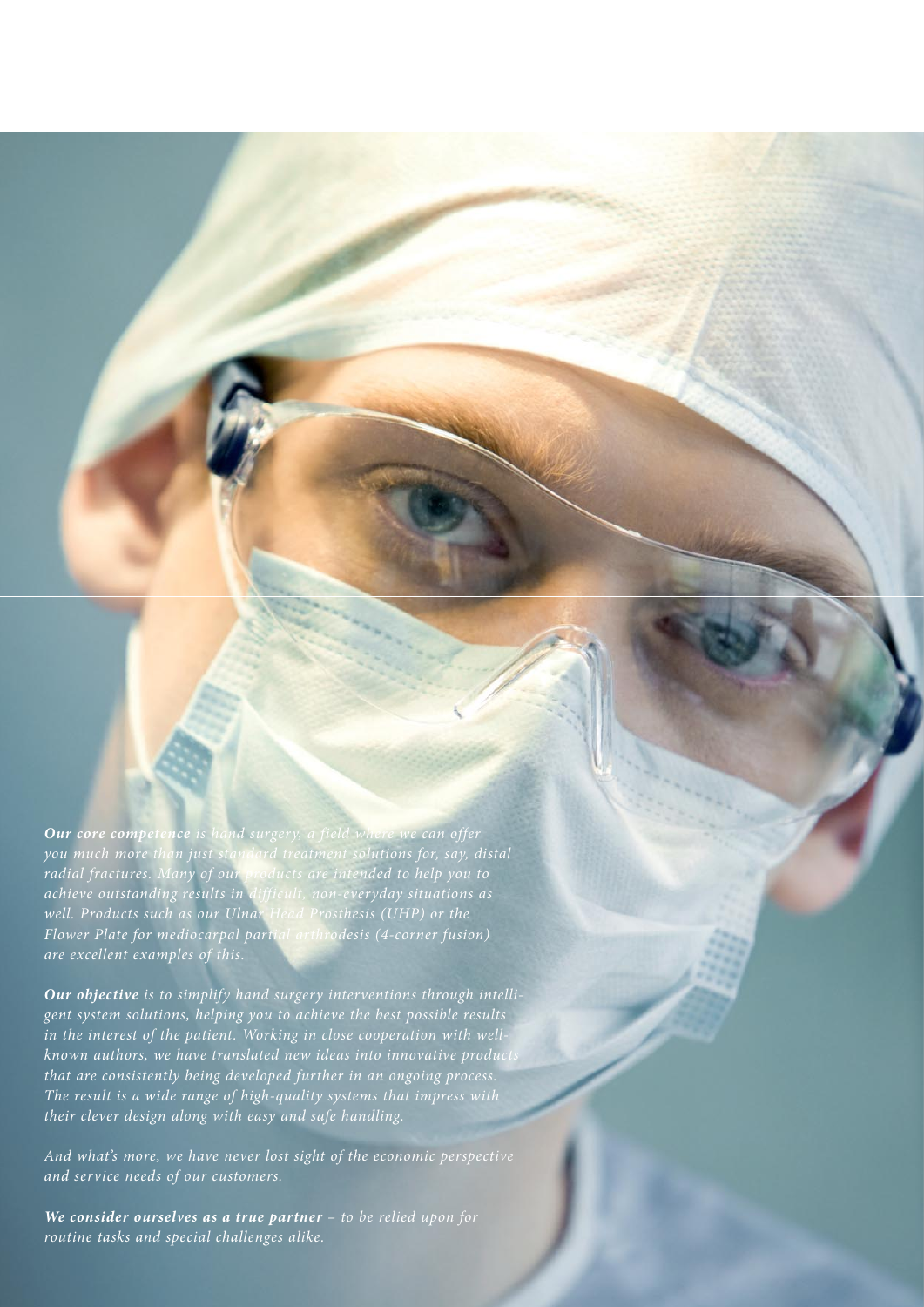# *Spherical Herbert Ulnar Head Prosthesis –* the safe solution for failed Sauvé-Kapandji procedures

Arthrotic changes of the distal radioulnar joint (DRUJ) are frequently treated with the Sauvé-Kapandji procedure. However, this can occasionally lead to instability of the ulnar stump, causing in turn a painful radioulnar impingement (ulnar stump impinging on radius).

The conventional management of this condition – stabilizing the ulnar stump by tenodesis, using a tendon strip of the flexor carpi radialis, for example – provides only short-term relief, especially in heavy manual workers, as the tenodesis wears out with time and the impingement recurs. And since these patients typically have already undergone several reconstructive operations on the DRUJ, soft tissue stabilization is no longer an option.

With the surgical procedure described here, it is possible to restore ulnar continuity by implanting an ulnar head prosthesis into the remaining ulnar stump below the existing distal arthrodesis. The prosthesis features a spherical head that articulates with a socket newly created for this purpose in the proximal area of the fused ulnar head.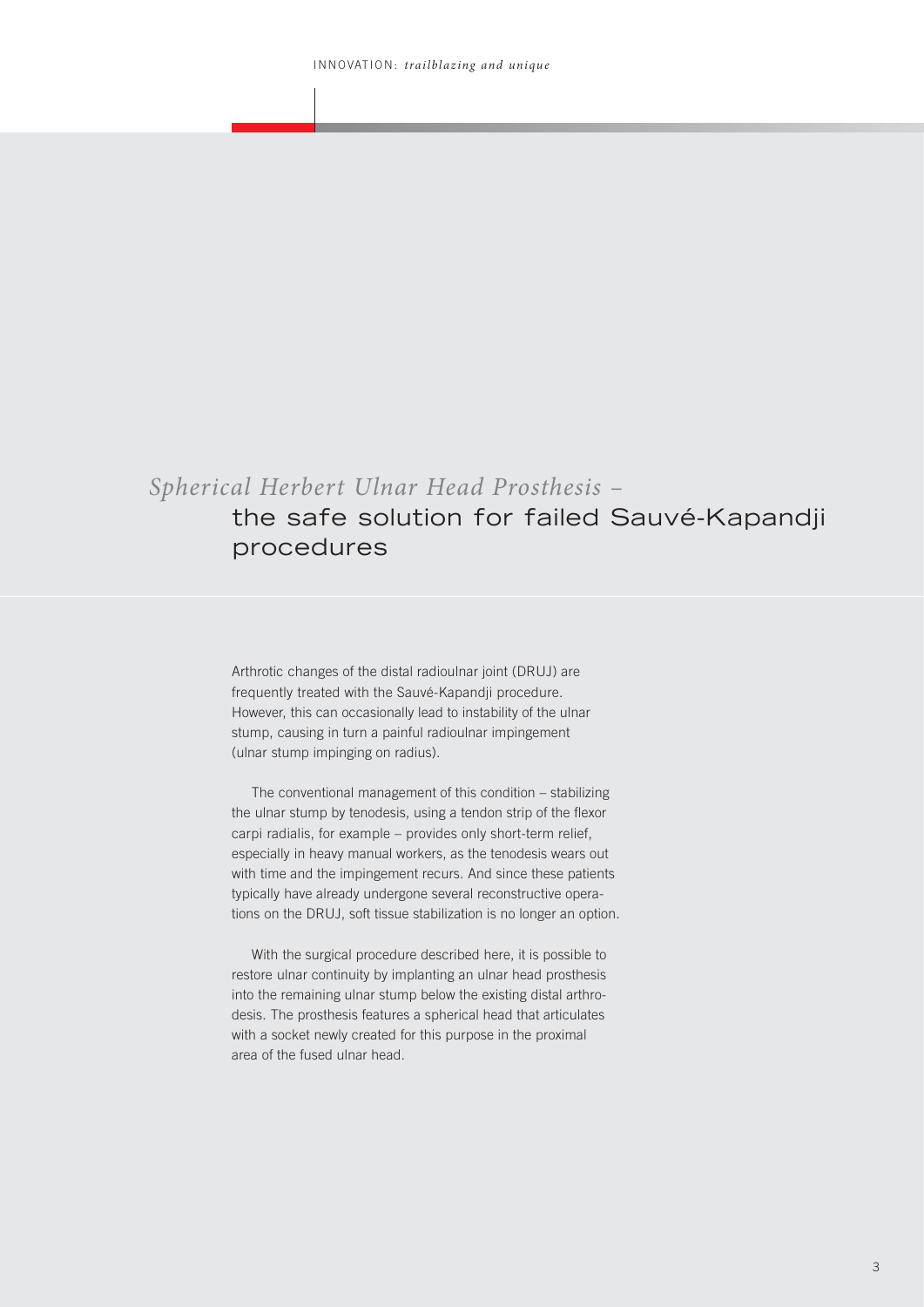# *Form, advantage*  and benefit



Drawing on extensive experience with the Herbert Ulnar Head Prosthesis, which has established itself in recent years as a therapeutic option for disorders of the distal radioulnar joint along with conventional surgical procedures, we decided to upgrade the system by including a spherical ulnar head prosthesis specially designed for revising failed Sauvé-Kapandji procedures.

This operating technique allows the surgeon to retain and utilize the original arthrodesis of the radioulnar joint for increased stability of the newly created joint. The special instruments needed for reaming the required joint socket have been adapted for easy use under the restricted spatial conditions dominating this joint area.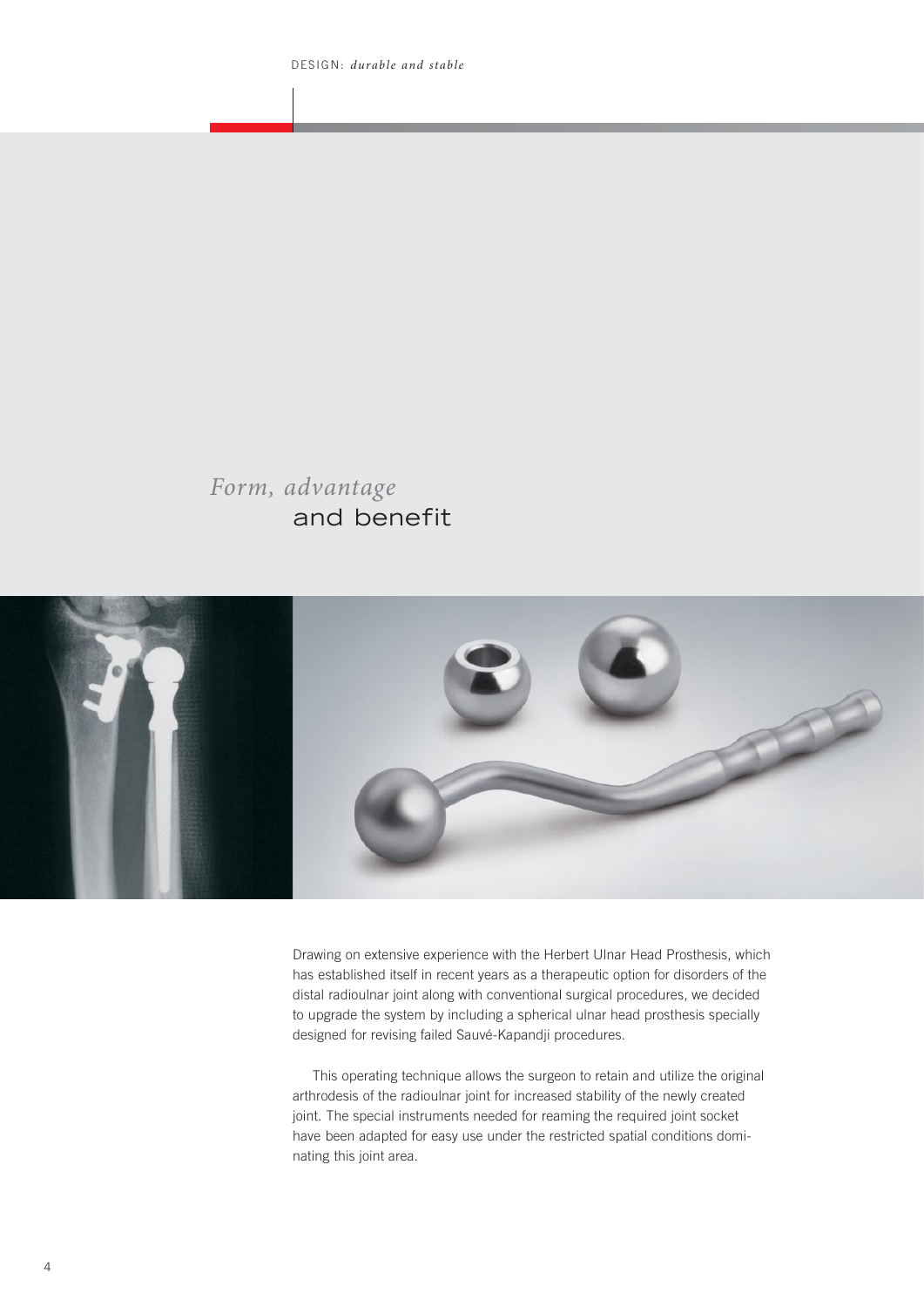

# *Surgical technique*

# *Material*



- 3 different types of stem, each available in three sizes
- 3 different head sizes
- Uniform conical press fit as connection between the stem and the head of the prosthesis
- Revision prosthesis with lengthened neck

### *Design Advantages Benefits*

- Intraoperative flexibility
- Freely interchangeable prosthetic stems and heads
- System can be used also in cases of a severely shortened ulna

■ Existing arthrodesis of the radioulnar joint is left intact

- X-ray templates
- Trial heads and stems
- Increased stability
- Easy preoperative planning
- Error-proof selection of the correctly sized prosthesis

- Ceramic prosthetic head
- Stem made of pure titanium with plasma spray coating
- Unsurpassed biocompatibility and best biomechanical conditions
- No cement required for anchoring the stem of the prosthesis in the ulna
- Promotes osteointegration

### *Instrumentation*



- Spherical burrs with flexible shaft
- Head gauges
- Easy handling in tight quarters
- Exact measuring of the artificial joint cavity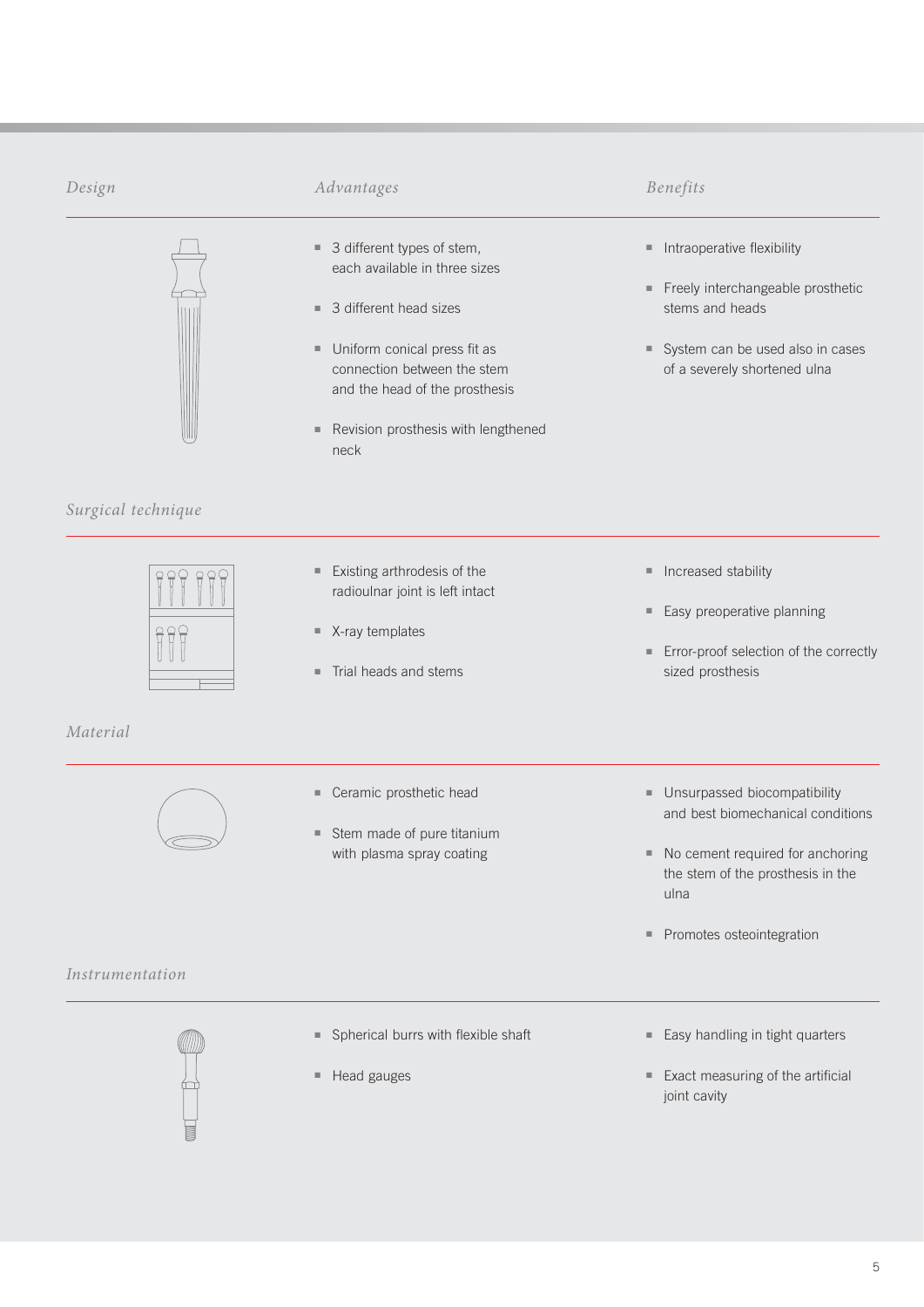# *Step by step*  to optimal fixation



*Indication*

Revision of failed Sauvé-Kapandji procedures (radioulnar impingement)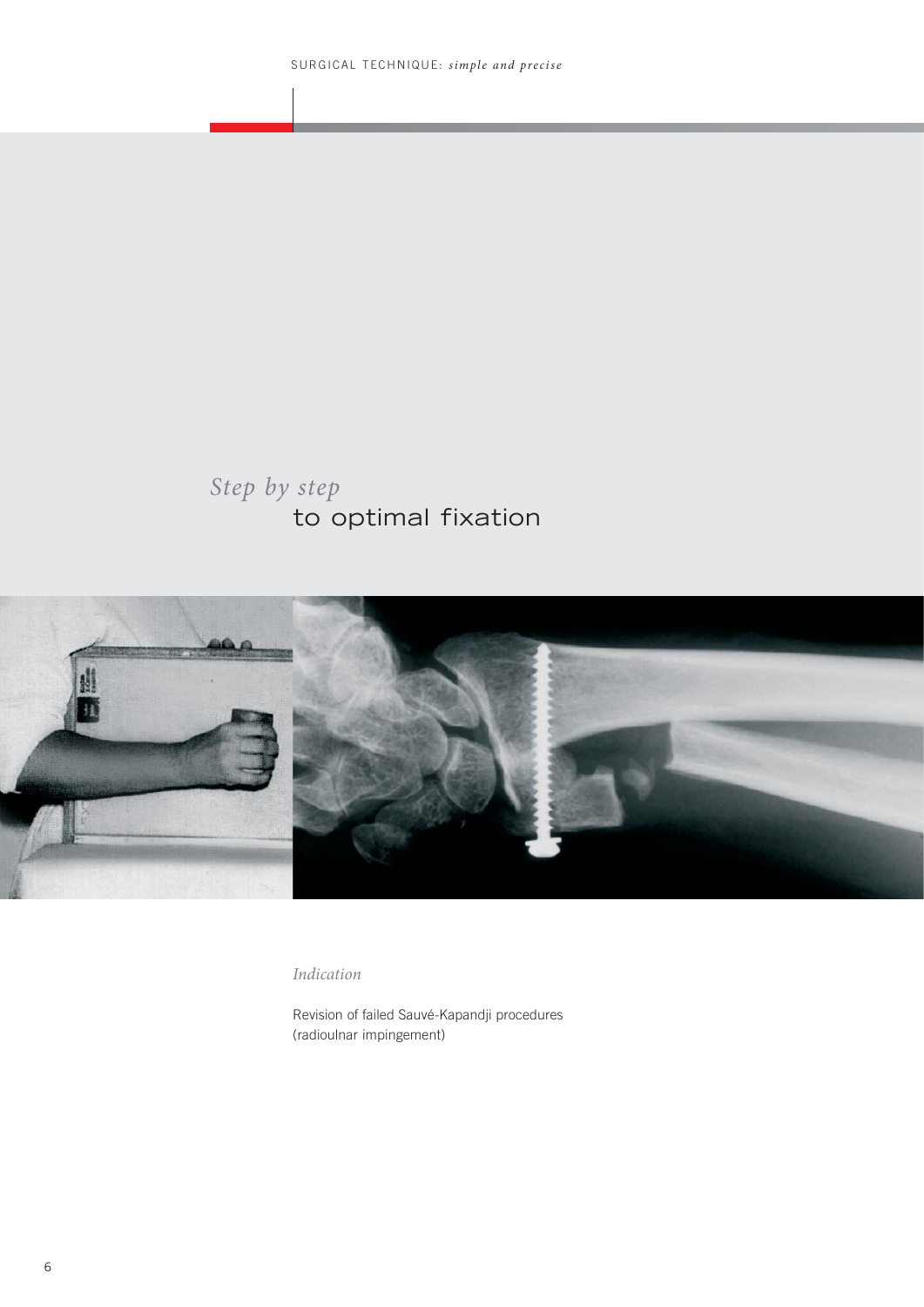

#### *Preoperative planning*

The extent of ulnar and/or carpal instability and the soft tissue condition should be assessed by careful clinical examination. Accurate length planning (using X-ray templates and taking 90°/90° X-rays of both forearms) is of par ticular importance for allowing the surgeon to determine the optimal resection level and the size of the required spherical head and stem.

Preoperative X-rays taken under load are also essential to determine the extent of the radioulnar impingement. For the horizontal posteroanterior X-ray, the patient holds a 500-g weight in his hand.

#### *Positioning*

To perform the procedure, the exsanguinated arm is placed on an operating table in full pronation. Intraoperative X-ray control using an image converter is recommended.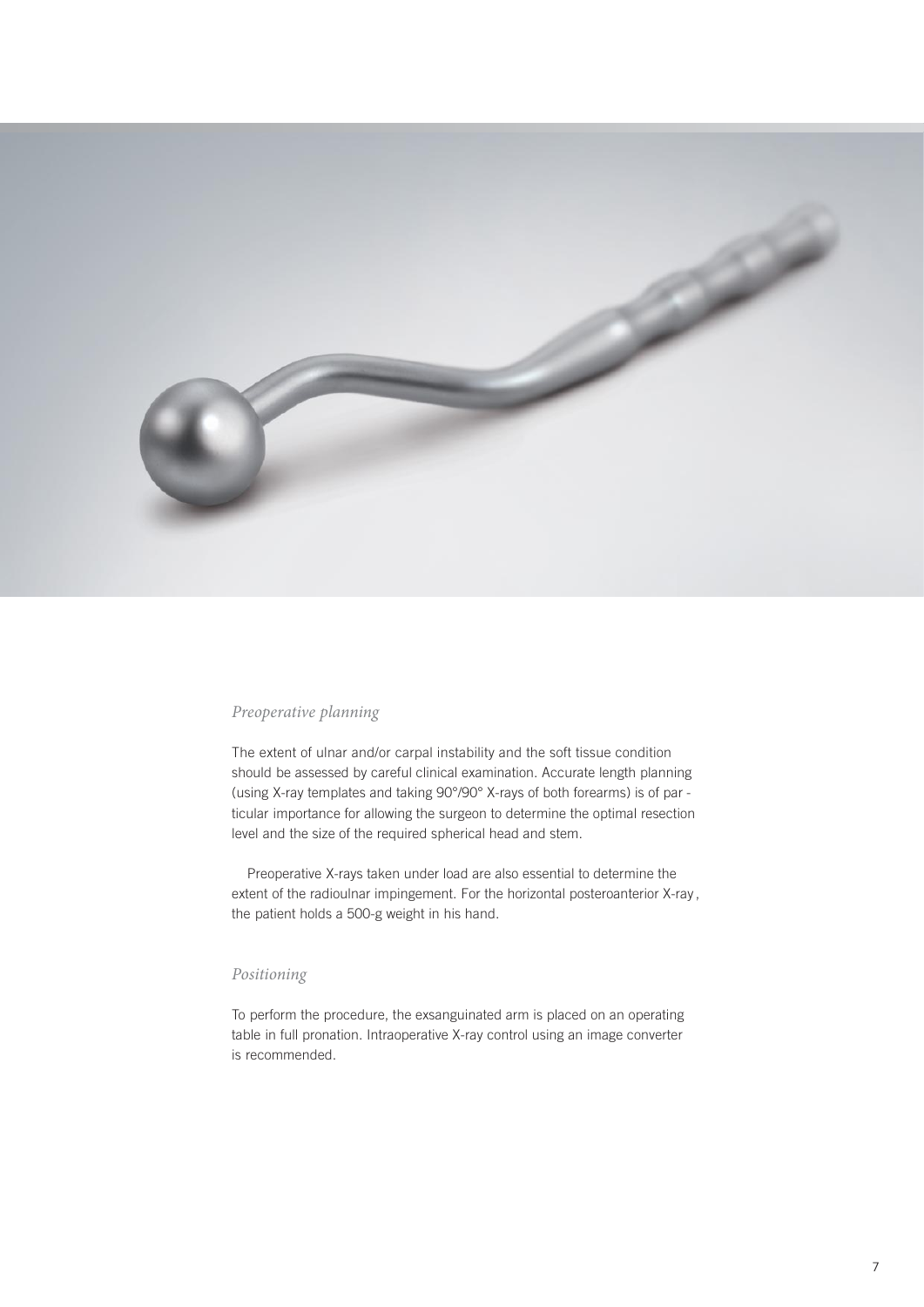

#### *Fig. 1:*

Radioulnar impingement syndrome with severe instability of the proximal ulnar stump after Sauvé-Kapandji procedure and several previous surgical operations on the distal radioulnar joint.



#### *Fig. 2:*

Surgical exposure through the old scar, which is usually slightly extended in proximal direction. Care should be exercised to identify and preserve the dorsal sensory branch of the ulnar nerve during this step. This is followed by exposure of the fused ulnar head and the proximal ulnar stump between the extensor carpi ulnaris and extensor digiti quinti muscles. Longitudinal opening of a relatively dense scar plate between these two structures is required as well.



#### *Fig. 3:*

Spherical burrs are now used to hollow out the proximal surface of the fused ulnar head to create the new socket.





*Flexible shaft Spherical burr*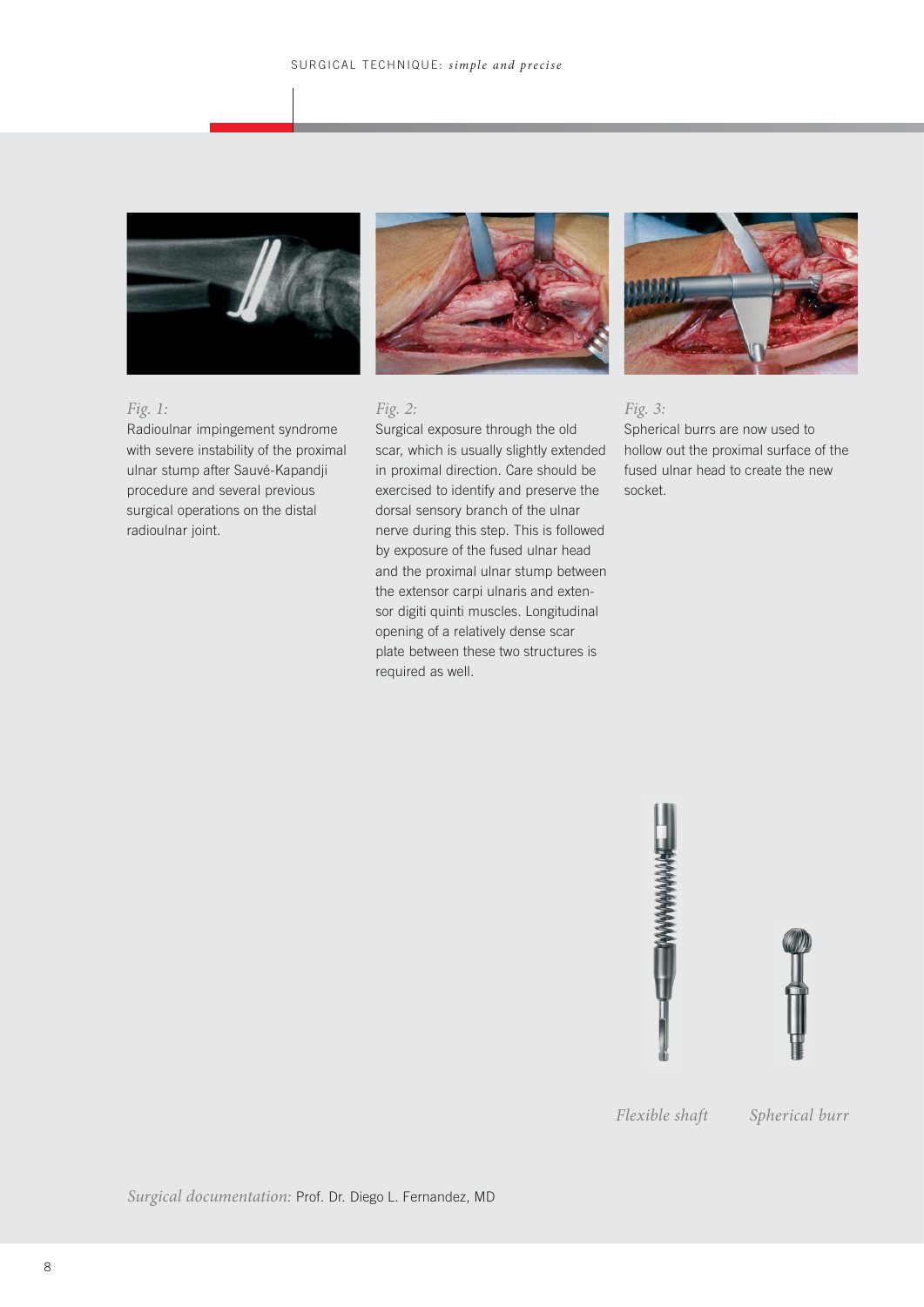

The depth and shape of the new socket is checked with the appropriate ball head gauge under X-ray control.

*Fig. 4:* 



## *Fig. 5:*

The spherical socket should embrace two-thirds of the prosthetic head. However, the cavity should be kept as shallow as possible to prevent fracture of the arthrodesis.



## *Fig. 6:*

The medullary canal is opened with the pointed awl at the end of the ulnar stump, then the small reamer is hammered in as far as it will go. Depending on the planned size of the prosthesis, the larger reamer of appropriate size is subsequently inserted.







*Head gauge Awl Reamer*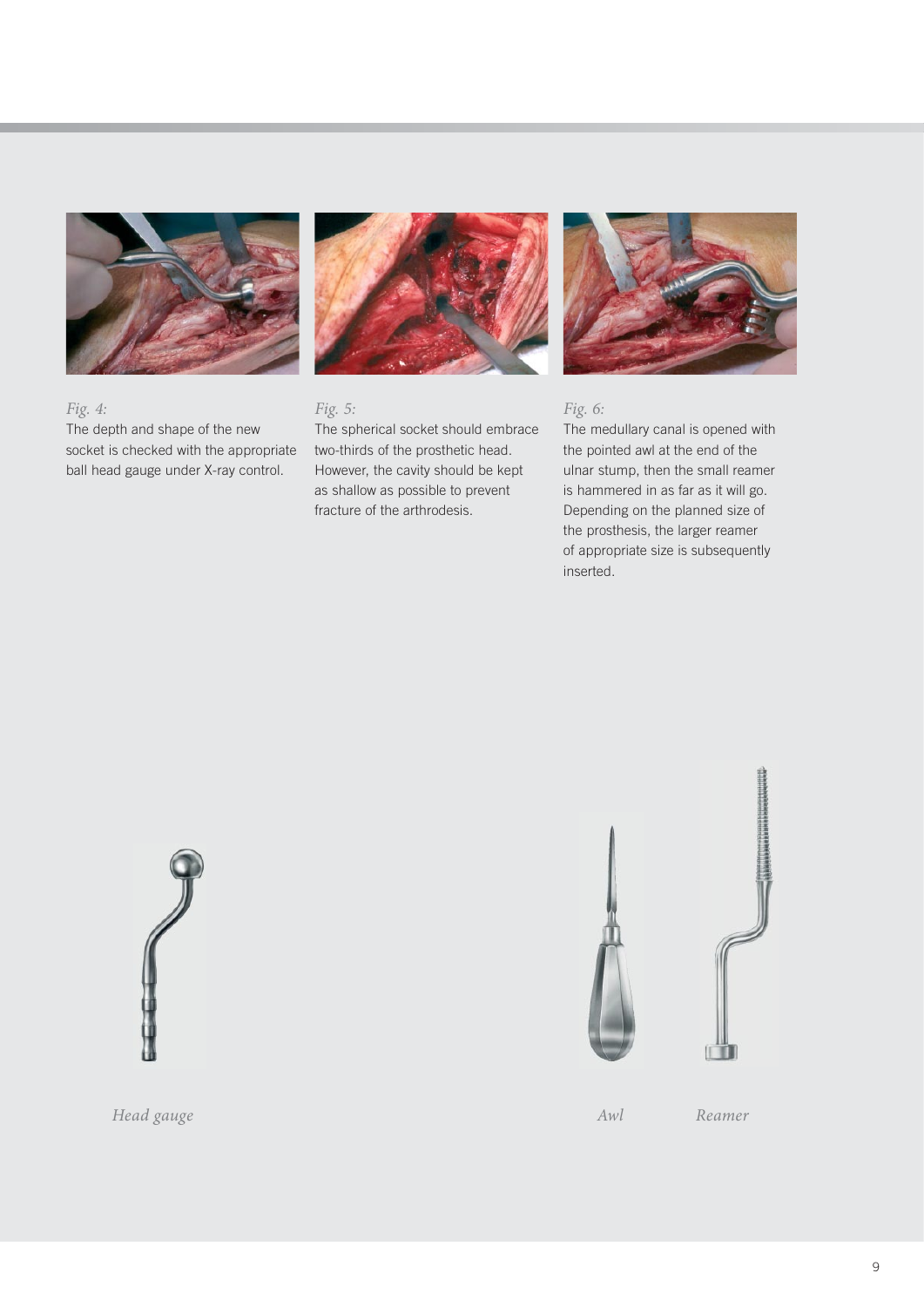

*Fig. 7:*  The trial prosthesis is inserted. Its conical end should be located slightly proximal to the fused ulnar head.



### *Fig. 8:*

To prevent fractures in the thin bone edge of the ulnar head, we recommend performing an oblique, partial osteotomy on the radius for indirect reduction of the new socket relative to the spherical head.



*Fig. 9:*  The radial osteotomy is carried out proximally to the arthrodesis.

![](_page_9_Picture_8.jpeg)

*Trial prosthesis*

*Surgical documentation:* Prof. Dr. Diego L. Fernandez, MD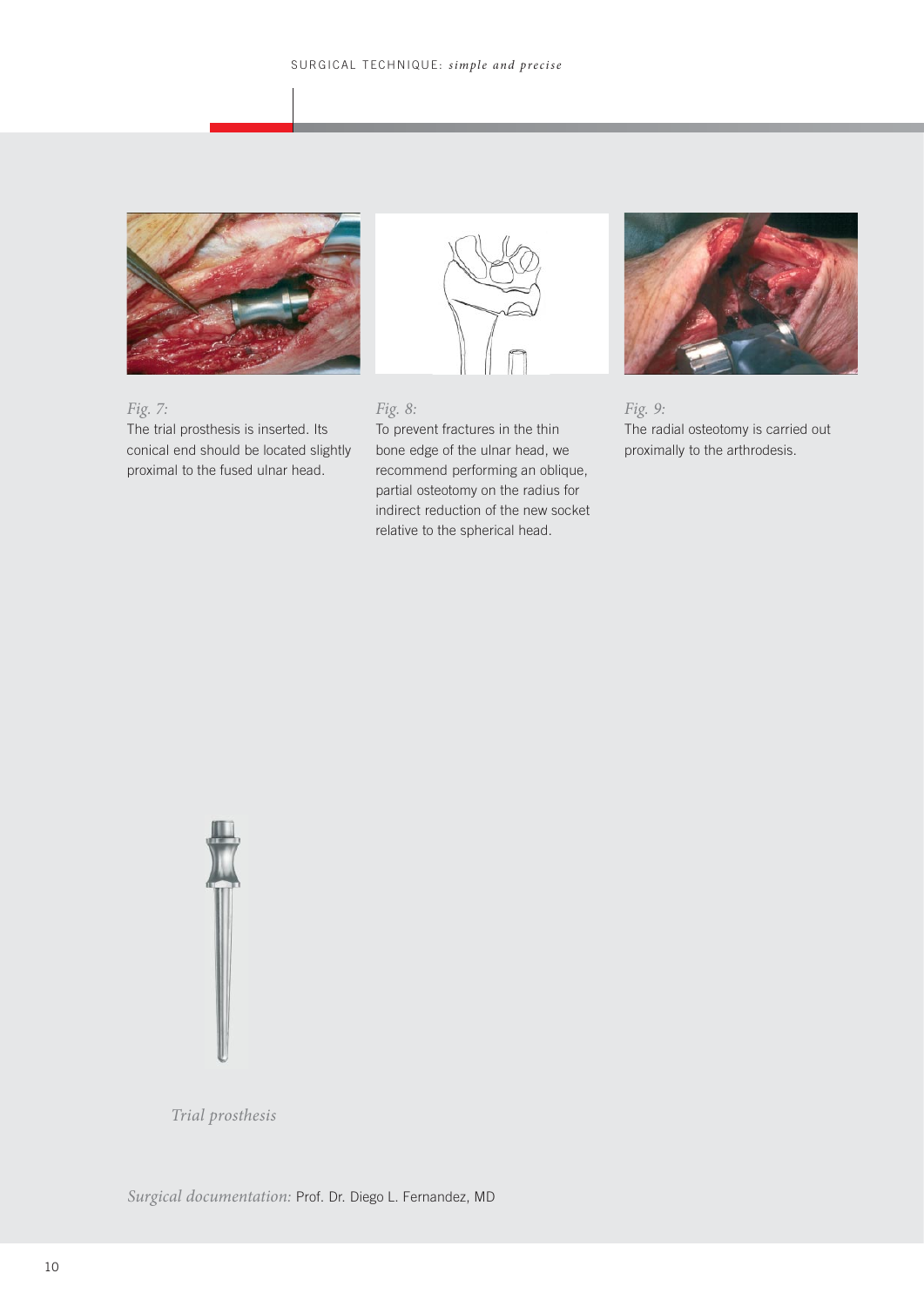![](_page_10_Picture_0.jpeg)

*Fig. 10:* 

After widening the bone gap, the depth and form of the new socket are checked with the appropriate head gauge under X-ray control. If the trial prosthesis has been inserted, the trial head can also be used for this purpose.

![](_page_10_Picture_3.jpeg)

*Fig. 11:*  The definitive stem of the prosthesis is inserted with the conical impactor.

![](_page_10_Picture_5.jpeg)

*Fig. 12:*  The head of the prosthesis is placed on the conical end of the stem and fixed in place with a light stroke of the hammer.

![](_page_10_Picture_9.jpeg)

![](_page_10_Picture_10.jpeg)

*impactor*

*Prosthetic stem*

![](_page_10_Picture_13.jpeg)

*Spherical head*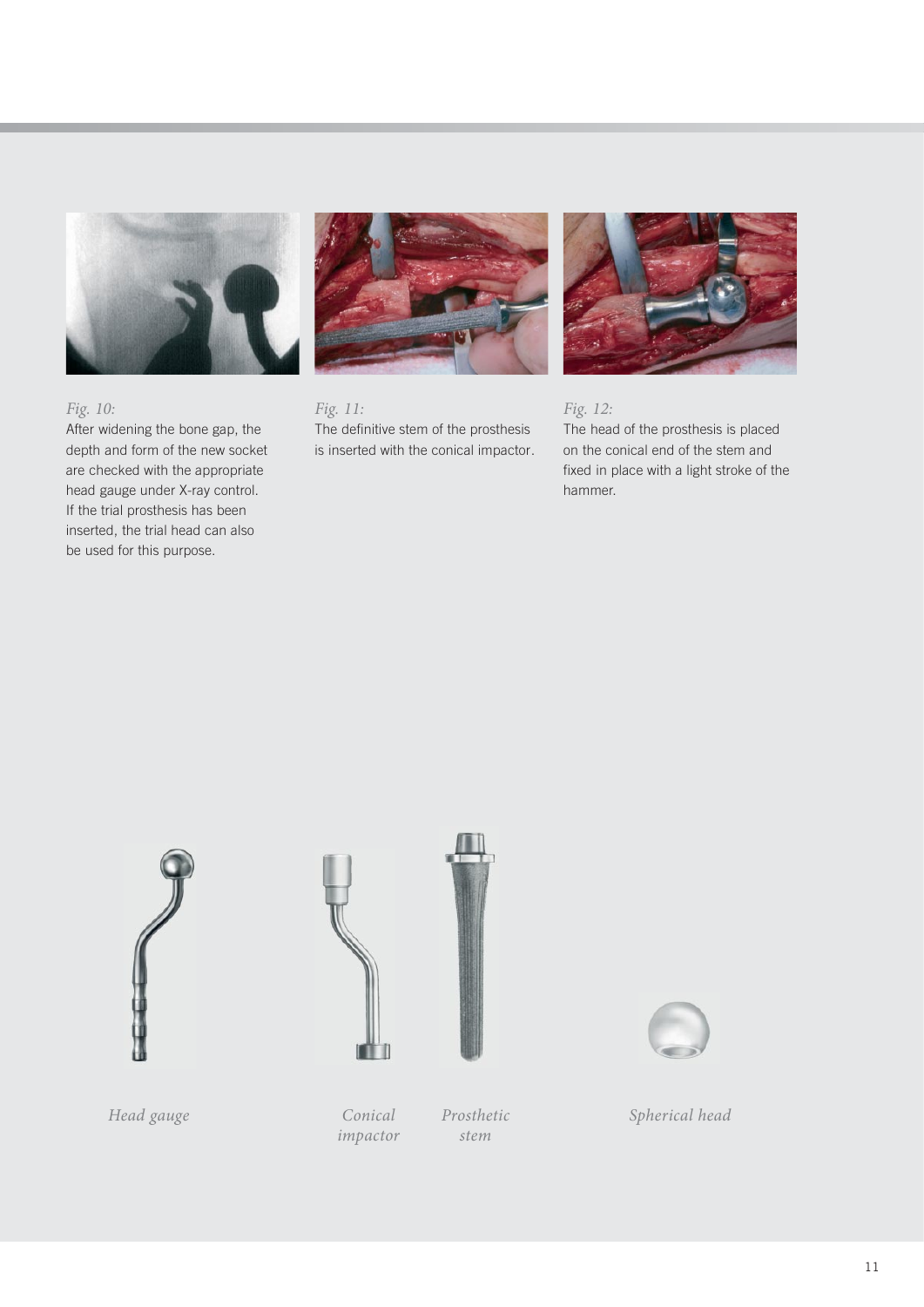![](_page_11_Picture_1.jpeg)

#### *Fig. 13:*

When putting the head in place, make sure to keep the radial bone gap open in order to prevent fissures in the thin, hollowed ulnar head.

![](_page_11_Picture_4.jpeg)

![](_page_11_Picture_5.jpeg)

### *Fig. 15:*

The closed osteotomy gap is fixed with a dorsoulnar small-fragment plate. The local scar tissue can be used as a flap to cover the neck and head of the prosthesis with a tight cuff. Part of this flap is anchored transosseously to the fused ulnar head. The tendon sheath of the extensor carpi ulnaris muscle is fixed in place laterally to the tendon sheath of the extensor digiti quinti muscle. This causes a certain dorsal shift of the extensor carpi ulnaris, thus providing additional prosthesis coverage.

*Surgical documentation:* Prof. Dr. Diego L. Fernandez, MD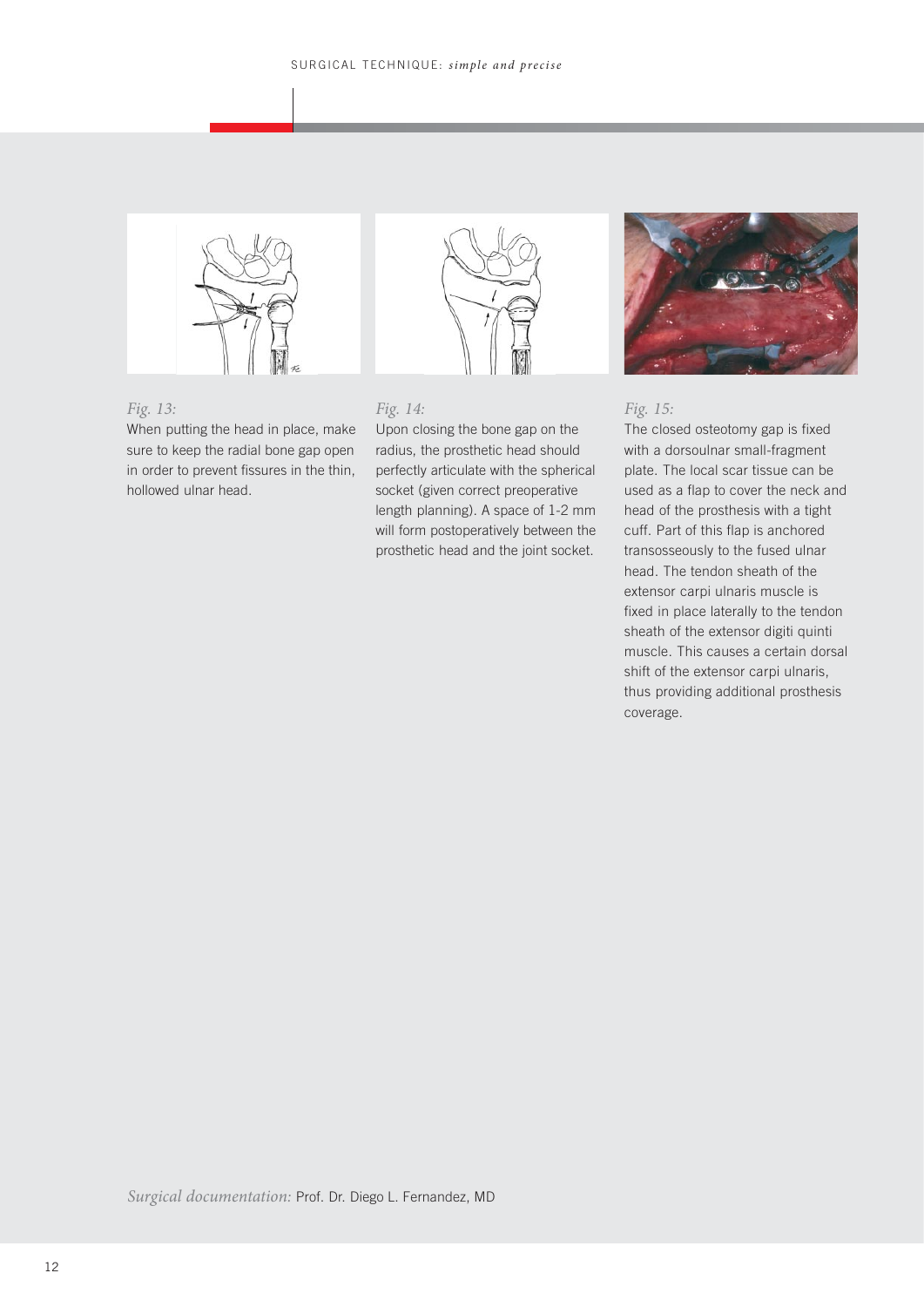![](_page_12_Picture_0.jpeg)

![](_page_12_Picture_1.jpeg)

*Fig. 16:*  Postoperative result

*Fig. 17:*  Result after one year

*Follow-up treatment:* An ulnar Scotch Cast<sup>®</sup> U plaster splint is worn until the wound has healed. Thereafter, a removable wrist splint is worn for another three weeks after suture removal.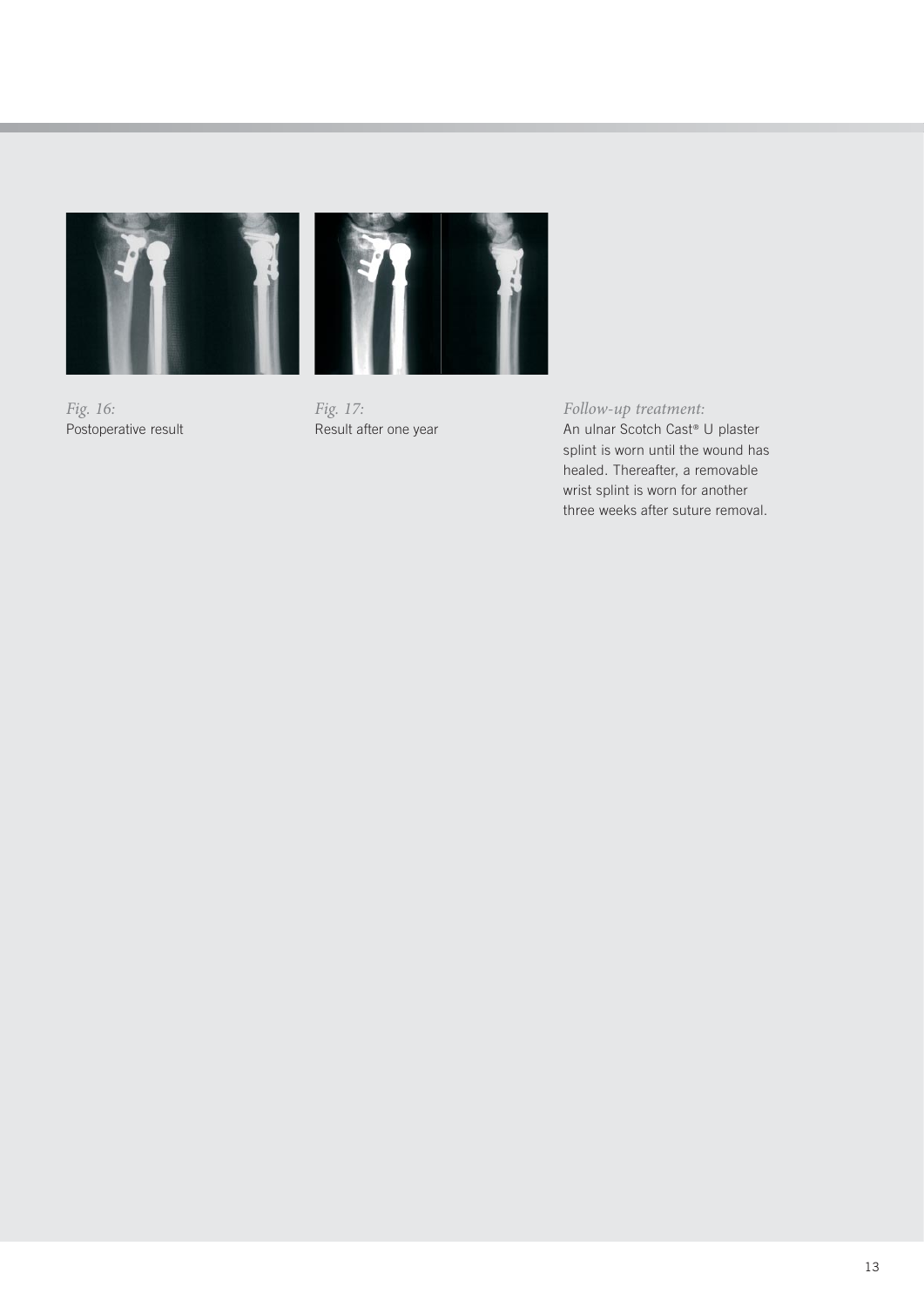![](_page_13_Picture_1.jpeg)

![](_page_13_Picture_2.jpeg)

![](_page_13_Picture_3.jpeg)

# *Fig. 1:*

Radioulnar impingement following a Sauvé-Kapandji procedure: the X-rays reveal radioulnar convergence under load.

*Fig. 2:*  Postoperative result four months after revision using a spherical ulnar head prosthesis.

### *Fig. 3:*

Postoperative result after 1.8 years. The artificial spherical cavity forms a perfect socket for the spherical head. Note the 1.2-mm joint space.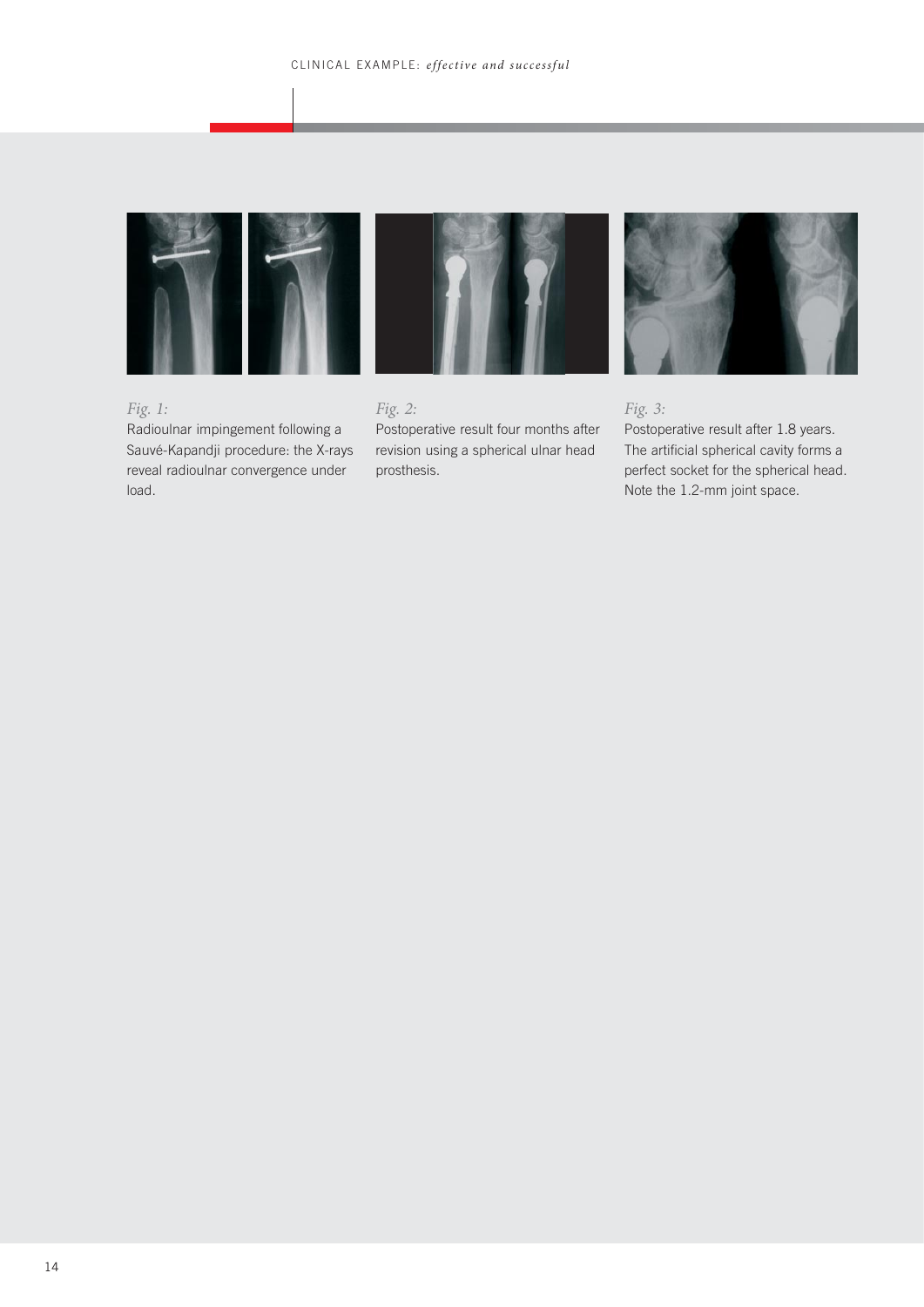![](_page_14_Picture_0.jpeg)

![](_page_14_Picture_1.jpeg)

# *Fig. 5:*

Late follow-up 2.6 years after the operation shows spherical, concentric bone sclerosis around the prosthetic head.

*Fig. 4:*  Pronation has been completely restored, and supination nearly so.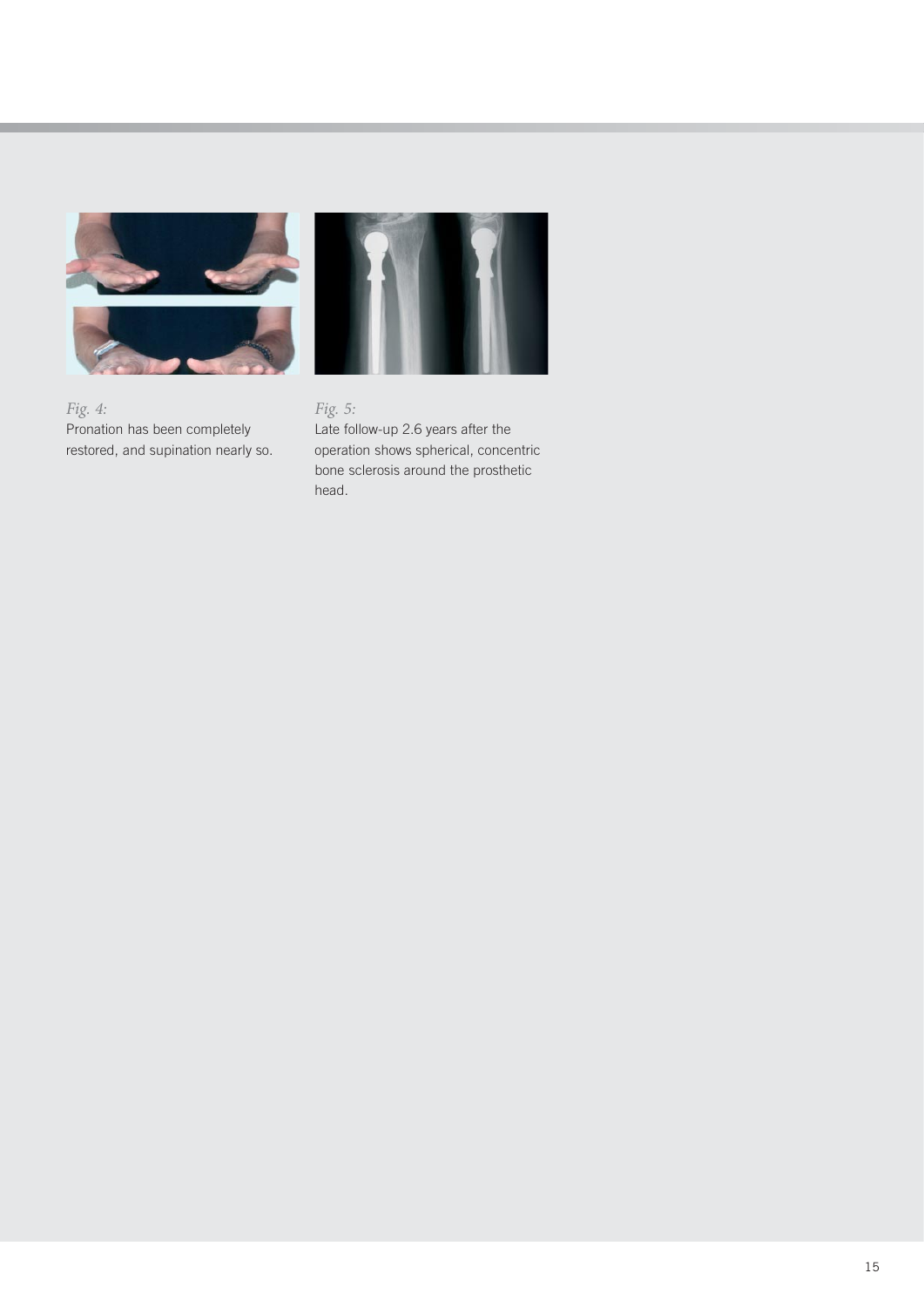# *Stems and*  spherical heads

*Standard collar Standard collar + Revision collar*

![](_page_15_Figure_4.jpeg)

26-210-01-09 26-210-11-09 26-210-21-09

| <b>STERILE II</b> |              |
|-------------------|--------------|
| Item No.          | Implants     |
| 26-210-21-09      | small<br>Τì  |
| 26-210-23-09      | medium<br>Ti |
| 26-210-25-09      | large<br>Ti  |

 $\frac{1}{2}$   $\frac{1}{2}$   $\frac{1}{2}$ 

**Item No. Implants**   $26-210-01-09$  small **1** 26-210-03-09 | medium **26-210-05-09** large **units** 

**STERILE II** 

 $=$  2 mm

| STERILE <sup>1</sup> |                        |  |  |
|----------------------|------------------------|--|--|
| Item No.             | <b>Implants</b>        |  |  |
| 26-210-11-09         | small<br>Τì            |  |  |
| $26 - 210 - 13 - 09$ | medium<br>Ti.<br>unit@ |  |  |
| 26-210-15-09         | large<br>Τì            |  |  |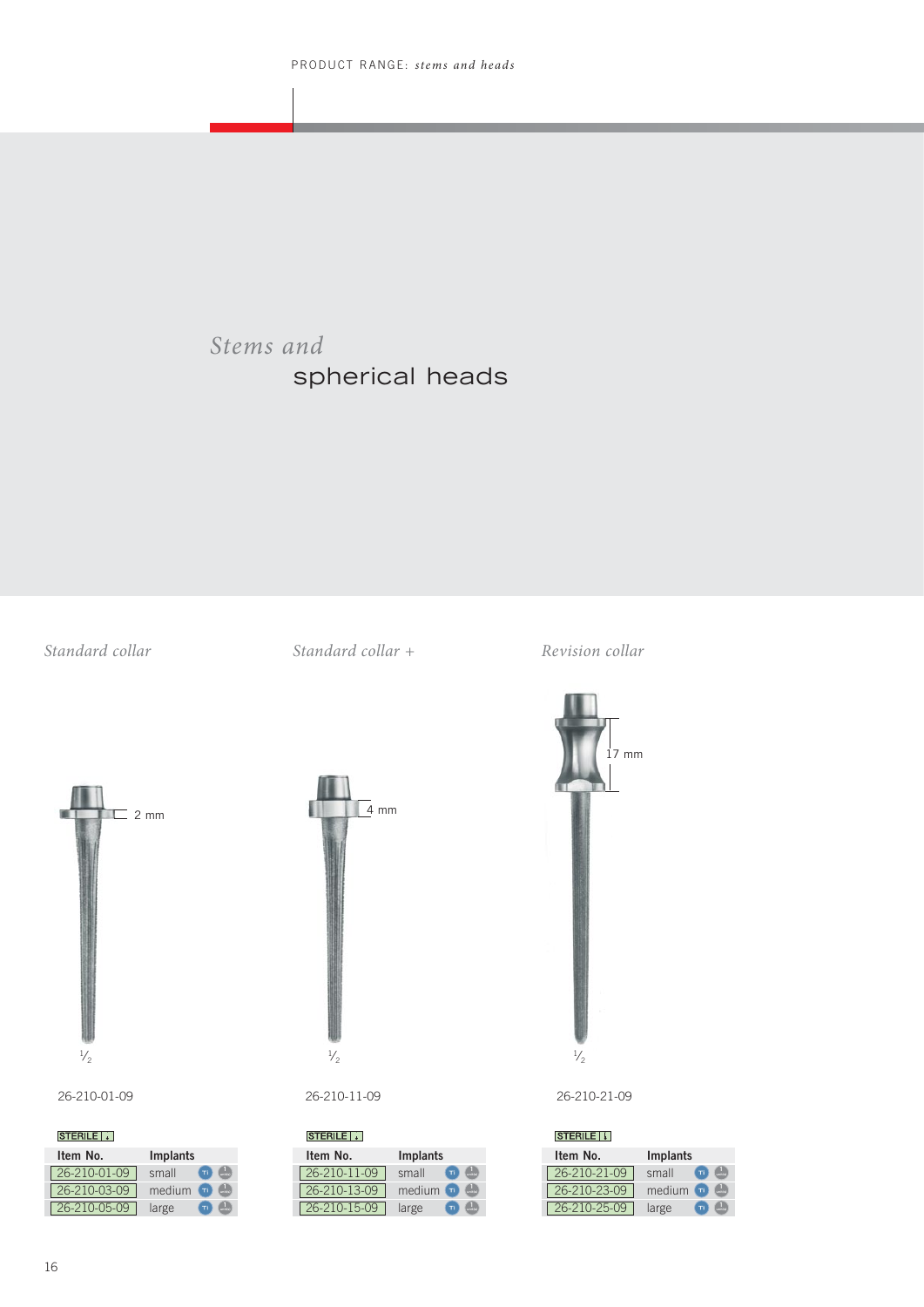![](_page_16_Picture_0.jpeg)

*Spherical ceramic heads*

*Spherical cobalt-chromium heads*

![](_page_16_Figure_3.jpeg)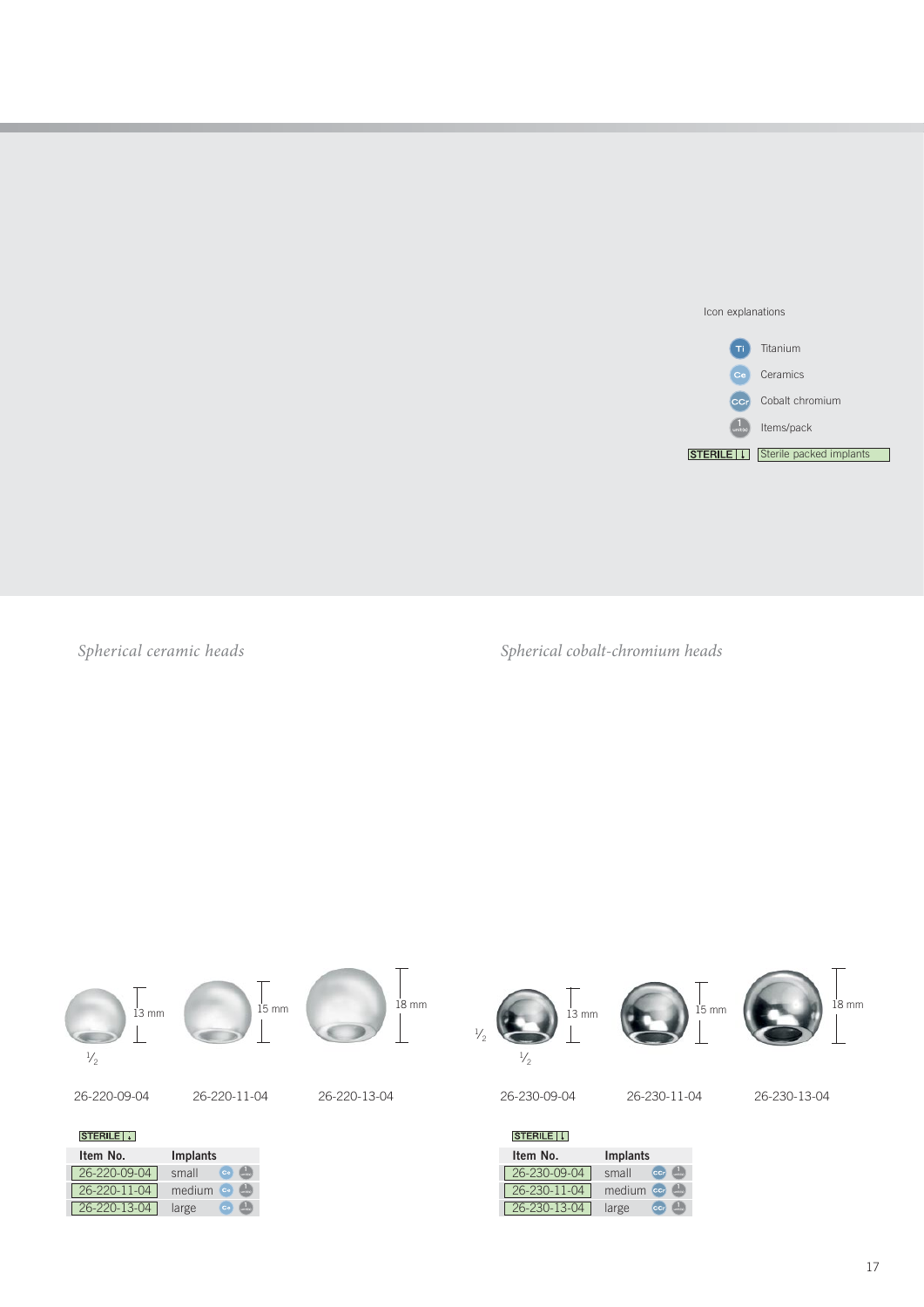# *Storage module for* instruments

*Spherical Herbert Ulnar Head Prosthesis Set, complete* 26-230-00-04 consisting of::

| Item No.     |                           | Instruments: Trial heads, spherical |
|--------------|---------------------------|-------------------------------------|
| 26-231-09-05 | $\bigoplus$               | small                               |
| 26-231-11-05 | $\color{red} \bigoplus$   | medium                              |
| 26-231-13-05 | $\color{red}\bullet$      | large                               |
|              |                           | Head gauges, spherical              |
| 26-241-19-07 | $\bigoplus$               | small                               |
| 26-241-21-07 | $\color{red} \bigoplus$   | medium                              |
| 26-241-23-07 | $\color{red}\bullet$      | large                               |
|              |                           | <b>Instruments</b>                  |
| 26-241-01-07 | $\color{red}\blacksquare$ | Handle                              |
| 26-241-03-07 | $\color{red} \bigoplus$   | Flexible shaft                      |
| 26-241-99-07 | $\color{red}\Box$         | Wrench                              |
|              |                           | <b>Spherical burrs</b>              |
| 26-241-09-07 | $\bigoplus$               | mini                                |
| 26-241-13-07 | $\color{red} \bigoplus$   | small                               |
| 26-241-15-07 | $\color{red}\Box$         | medium                              |
| 26-241-18-07 | $\bigoplus$               | large                               |
|              |                           | Storage module                      |
| 55-910-20-04 | $\Box$                    |                                     |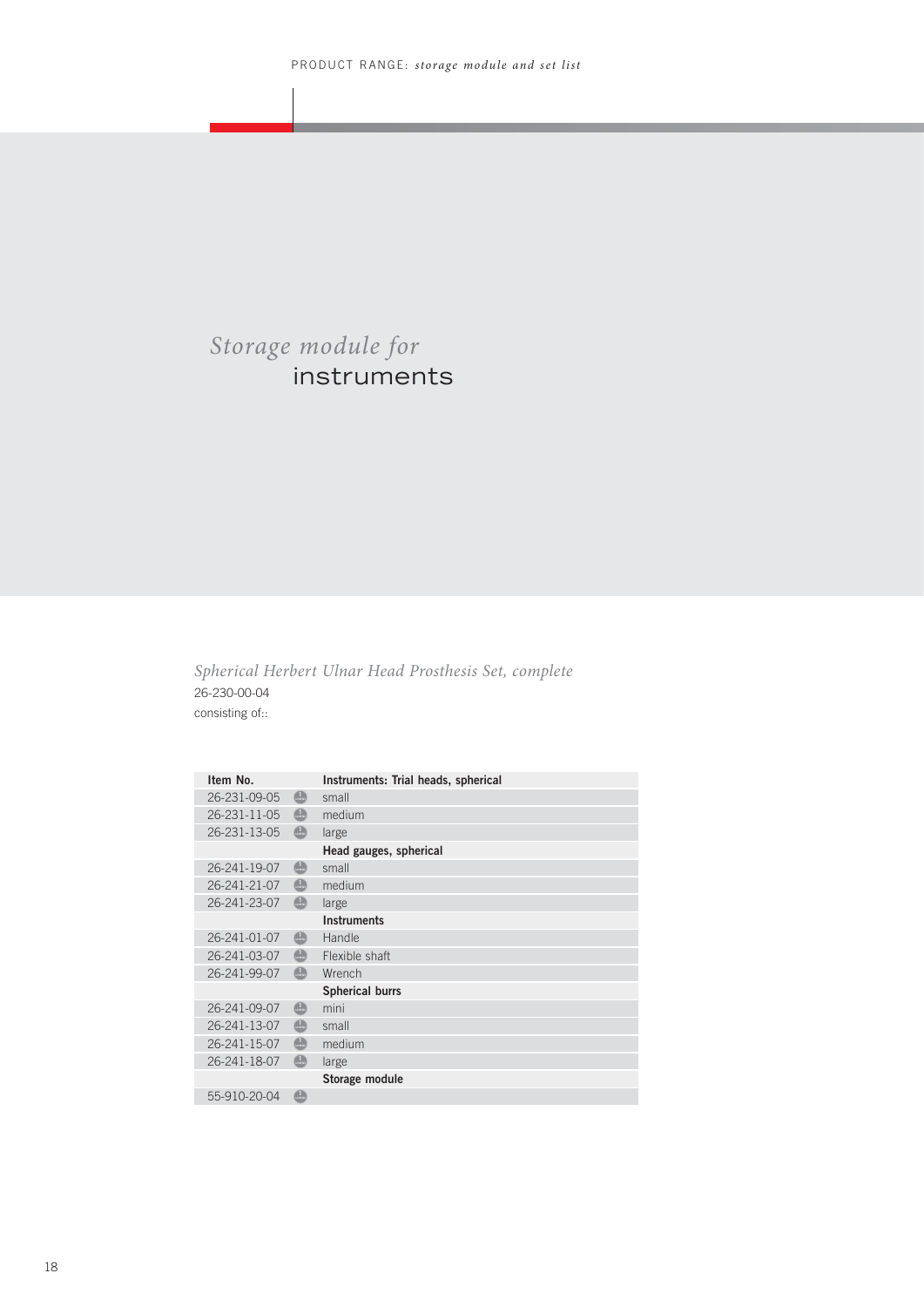![](_page_18_Picture_0.jpeg)

*Trial heads, spherical*

![](_page_18_Figure_2.jpeg)

![](_page_18_Picture_3.jpeg)

![](_page_18_Picture_4.jpeg)

![](_page_18_Picture_5.jpeg)

![](_page_18_Picture_6.jpeg)

26-231-09-05 26-231-11-05 26-231-13-05

| Item No.     | <b>Trial Implants</b> |
|--------------|-----------------------|
| 26-231-09-05 | small<br>St           |
| 26-231-11-05 | medium<br>$ $ St $ $  |
| 26-231-13-05 | large<br>st l         |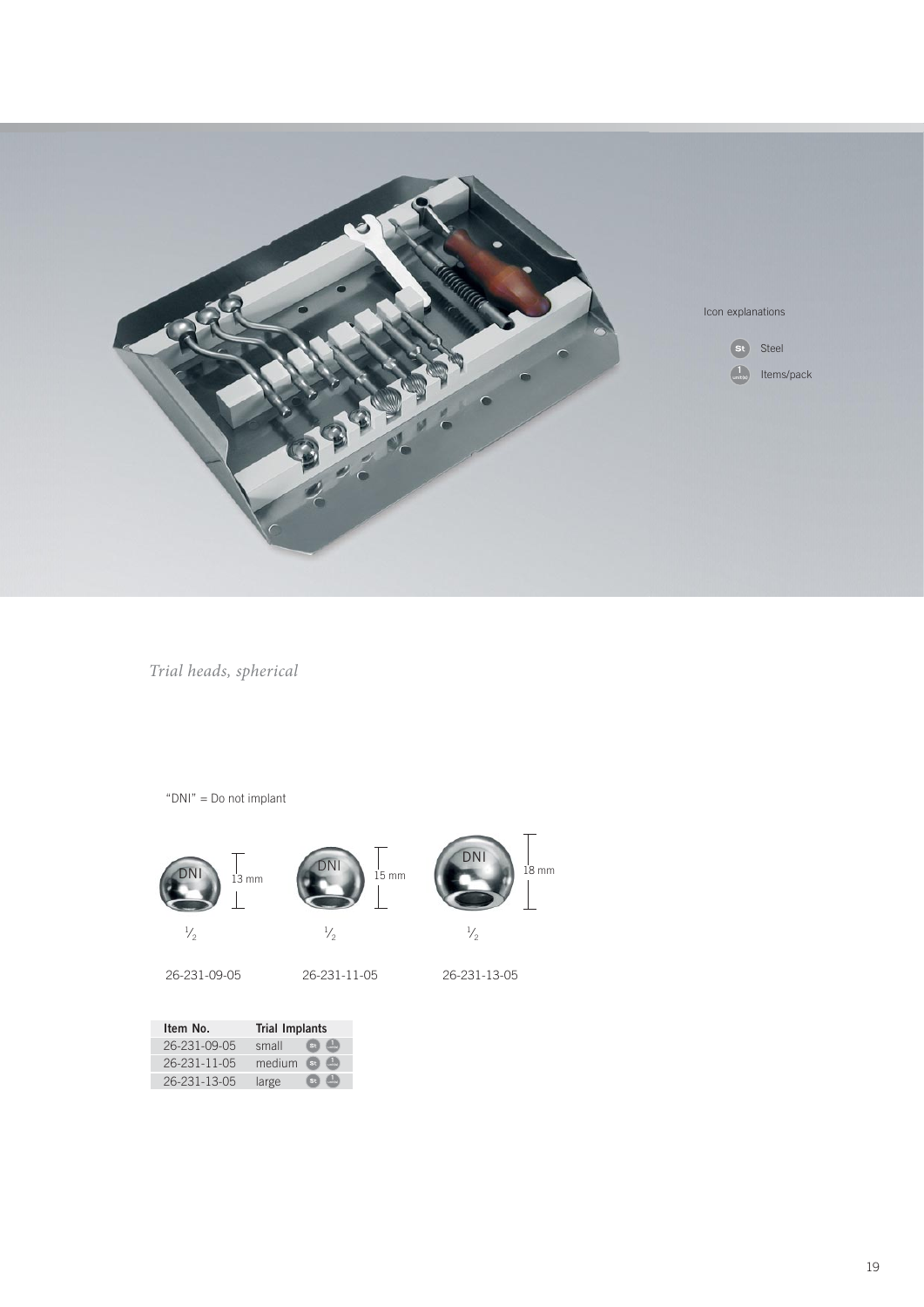# *Head gauges, spherical burrs*  and instruments

*Head gauges, spherical*

*Spherical burrs*

![](_page_19_Picture_4.jpeg)

26-241-19-07 26-241-21-07 26-241-23-07

| Item No.     | <b>Instruments</b>  |
|--------------|---------------------|
| 26-241-19-07 | small<br><b>St</b>  |
| 26-241-21-07 | $median$ set<br>A., |
| 26-241-23-07 | large               |

| $\prime$ | 241-23-0 |
|----------|----------|
|----------|----------|

### 26-241-13-07

 $\frac{1}{2}$ 

| Item No.     | <b>Instruments</b> | <b>Reaming Depth</b>                   |
|--------------|--------------------|----------------------------------------|
| 26-241-09-07 | mini               | $9 \text{ mm}$<br>وسأسأ<br><b>St</b>   |
| 26-241-13-07 | small              | $13 \text{ mm}$<br>St.<br>anista.      |
| 26-241-15-07 | medium             | $15 \text{ mm}$<br><b>St</b><br>l mino |
| 26-241-18-07 | large              | $18 \text{ mm}$<br><b>St</b><br>unitis |
|              |                    |                                        |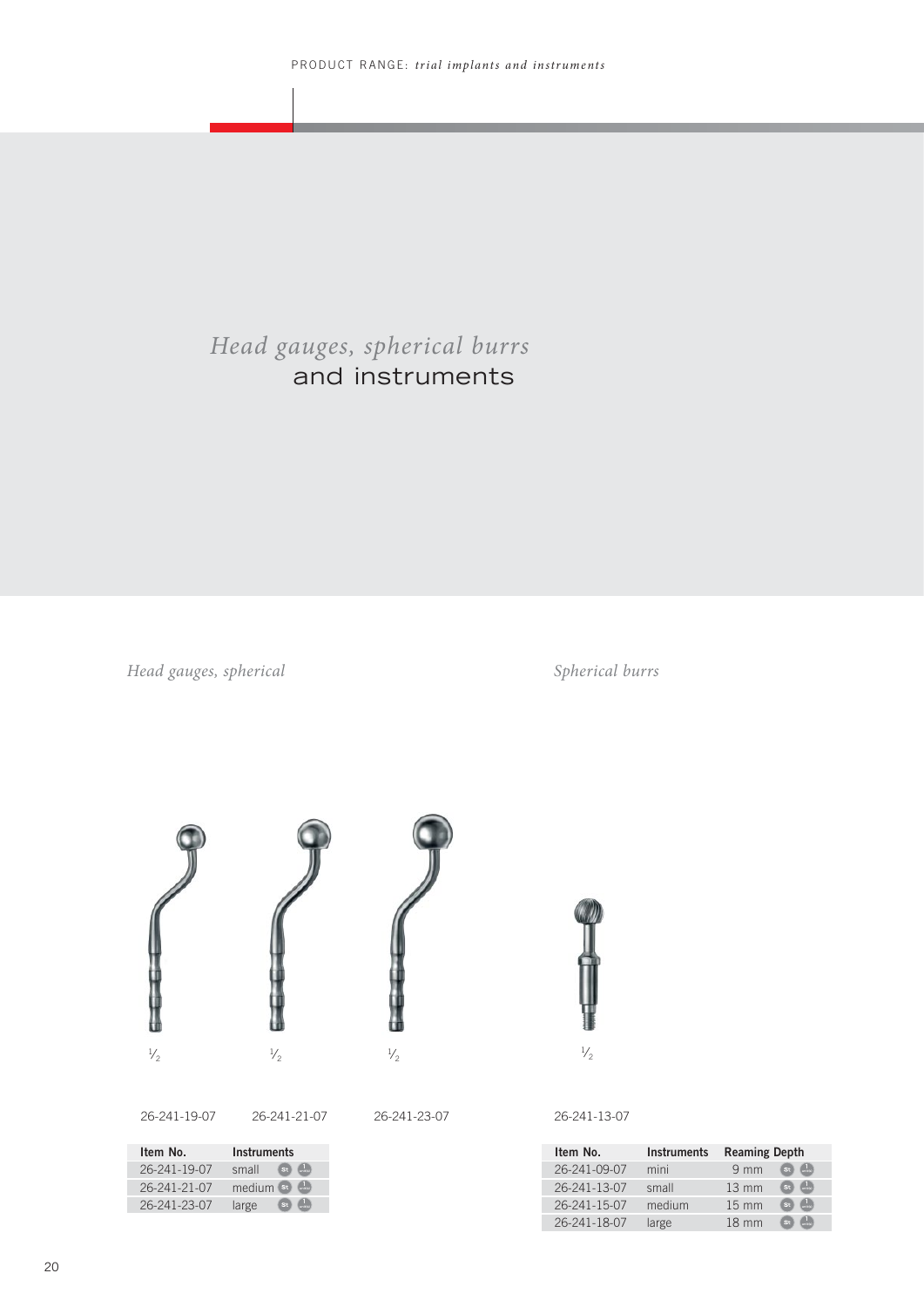#### Icon explanations

![](_page_20_Figure_1.jpeg)

### *Instruments Notice*

![](_page_20_Figure_3.jpeg)

The instruments for the spherical Herbert Ulnar Head Prosthesis are intended as a supplement to the set of instruments for the standard Herbert Ulnar Head Prosthesis and can only be used in conjunction with the standard set.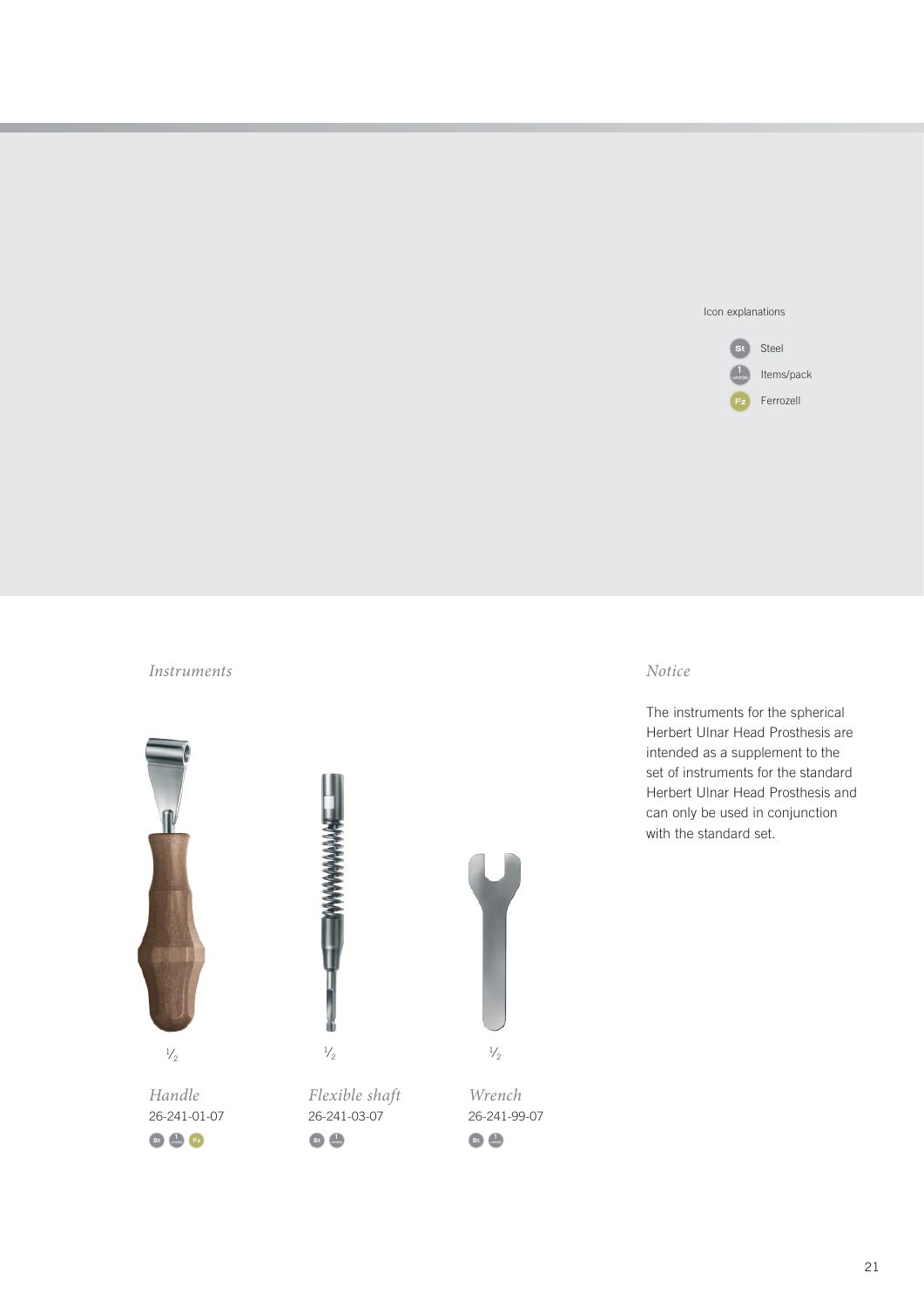# *Should any more questions remain …*  … just contact us!

Apart from our range of products specially tailored to the requirements posed by traumatological and reconstructive interventions in hand surgery, we also offer you a wide selection of different systems for use in classical traumatology.

Please do not hesitate to order our Special Catalog for the Upper and Lower Extremities, which is available in printed and digital form (CD). To facilitate the ordering process for you, we have created a special Order Form that is available on request at any time.

*Of course, you can reach us personally at your convenience, either by e-mail – natalie.weissbecker@klsmartin.com – or telephone (customer hotline): +49-7461-706-109.*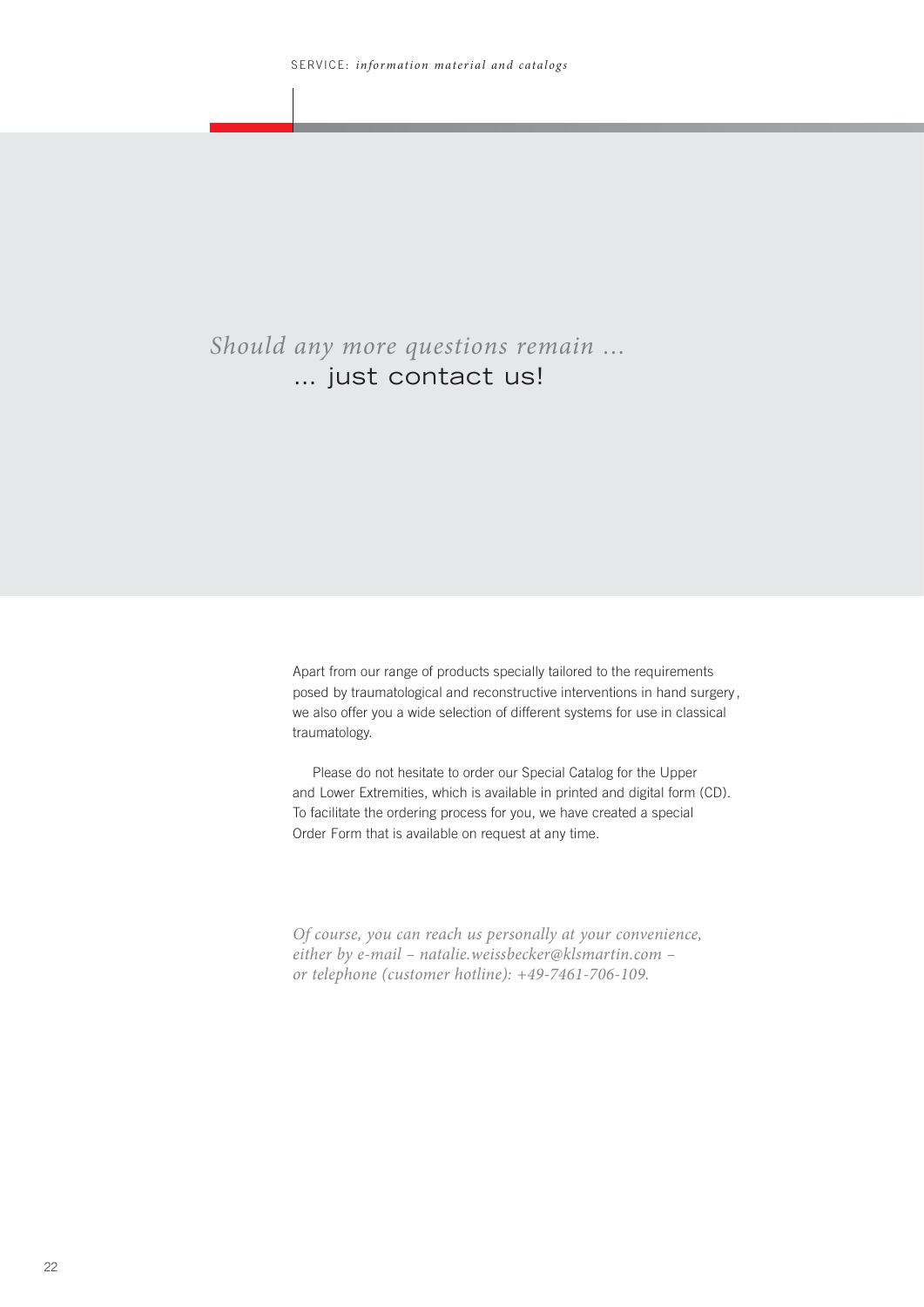![](_page_22_Picture_0.jpeg)

*Special Catalog for the Upper and Lower Extremities*

Printed version 90-851-48-067

CD version 90-851-38-07

### *Reference*

Fernandez DL, Joneschild ES, Abella DM "Treatment of Failed Sauvé-Kapandji Procedures with a Spherical Ulnar Head Prosthesis", Clinical Orthopaedics and Related Research, 445, 100–107

## *Preoperative planning*

X-ray templates for preoperative planning are available from Gebrüder Martin. Please call +49-7461-706-109.

![](_page_22_Picture_8.jpeg)

*Standard* 90-195-52-21

![](_page_22_Picture_10.jpeg)

*Standard plus* 90-196-52-21

![](_page_22_Picture_12.jpeg)

*Revision* 90-197-52-21

![](_page_22_Picture_14.jpeg)

*Herbert Ulnar Head Prosthesis product brochure* Printed version 90-665-16-08

![](_page_22_Picture_16.jpeg)

*Video of the surgical procedure* CD 90-738-31-04